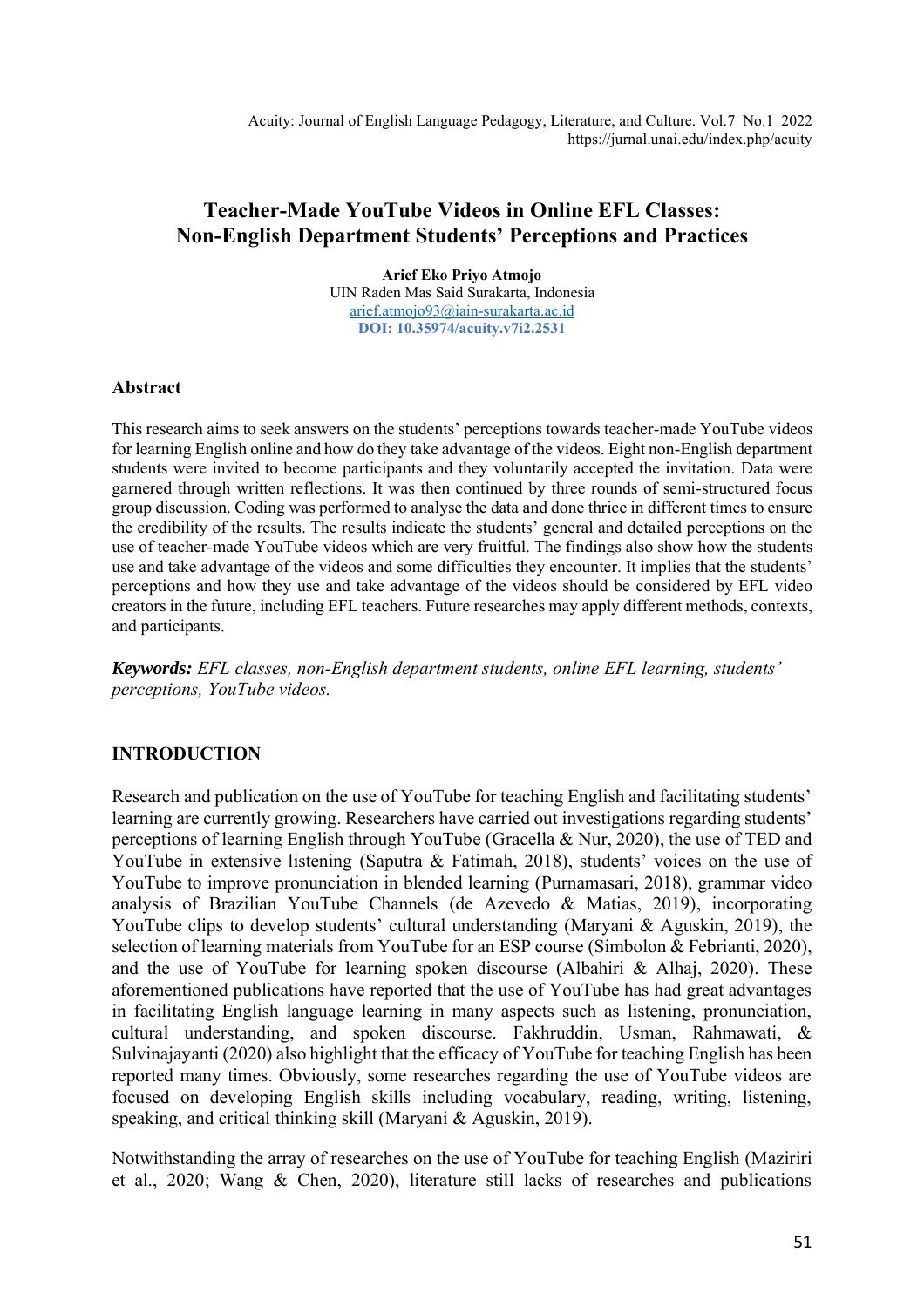addressing the use of YouTube for teaching English to non-English department students in tertiary education amidst the COVID-19 pandemic whereas it is urgent since this global pandemic has changed many things including how the teaching and learning of English should take place (Atmojo & Nugroho, 2020; Pasaribu & Dewi, 2021) and YouTube has great potentials to be utilized in a language class from primary to tertiary education (Albahiri & Alhaj, 2020). One relevant work contributing to this body of literature is derived from Simbolon & Febrianti (2020) who publish their work related to the use of YouTube in a maritime English course carried out amidst the COVID-19 pandemic at a vocational university in Indonesia. However, they do not address the students' perceptions towards the use of YouTube for teaching English in the ESP course amidst this global pandemic. Particularly for non-English department students, English has been one of the challenging courses for them. Therefore, it is necessary to investigate how they perceive the use of YouTube for teaching English and facilitating their learning as students' voice is one of important feedback to refine the teaching of English in an online setting due to the COVID-19 pandemic (Pasaribu & Dewi, 2021).

YouTube has great advantages for teaching English and stimulating students' autonomy. Through internet connection, YouTube can be used for teaching multiple foreign language skills such as listening, pronunciation, and conversation. It may also function as a realia to embed cultural understanding, provide exposure to World Englishes, and develop authentic vocabulary mastery. Moreover, YouTube enables lessons and activities such as reading and writing to be well structured and detailed. It can also facilitate homeworks and projects which require supports from online streaming videos (Watkins & Wilkins, 2011). It is obvious that YouTube has valuable potentials to function as a medium and resource for learning English such as enhancing listening skill. It can also create an interesting and interactive learning atmosphere (Fakhruddin et al., 2020).

YouTube can be defined as an online video repository which facilitates digital videos storage and exhibition without charge. Having been found in February 2005, YouTube has grown tremendously as a multitude educational resource indicated from its fastly growing and much varied content and the interactivity of its community (Watkins & Wilkins, 2011). YouTube is also considered as a source of teaching materials. It is a website which functions as a medium for online video sharing. YouTube users are allowed to upload videos, share videos, browse videos, watch videos, and discuss or ask questions related to videos (Fakhruddin et al., 2020).

Advancement in technology has encouraged more teachers and students to create and share their self-made videos. For teachers and students, there are, at least, three reasons for creating and sharing videos including giving instructions, practicing and acquiring language, and creating online learning environment (Cowie & Sakui, 2021). The shift of English course from face-to-face meeting to online learning amidst the COVID-19 pandemic has altered how the teaching and learning of English take place. Fortunately, this online English learning can be facilitated through YouTube, for instance (Nugroho & Atmojo, 2020). In this digital age, the use of YouTube as an educational resource has dramatically increased, particularly amidst the COVID-19 pandemic which causes restrictions and closures in many places, without exception in English language classes (Simbolon & Febrianti, 2020). This global pandemic forces English teachers to have an attempt for creating self-made teaching materials in the form of videos to deliver their explanation and some tutorials through online learning environment (Atmojo & Nugroho, 2020).

With these conceptions in mind, the gap has been identified. This research specifically scrutinizes the students' perceptions on the use of teacher-made YouTube videos which are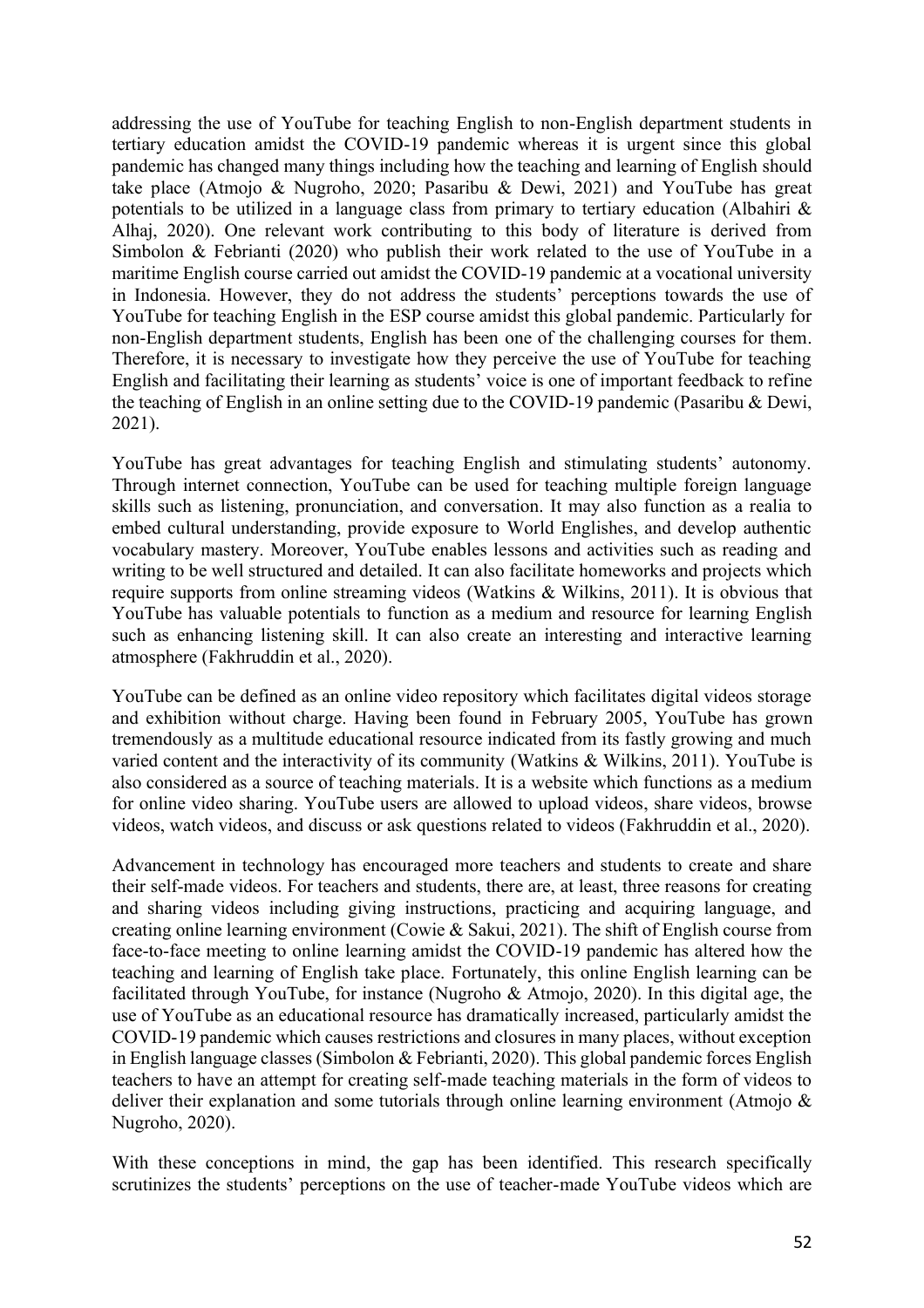employed by a teacher for teaching English to non-English department students at a tertiary education institution in Indonesia amidst the COVID-19 pandemic. Therefore, this research seeks answers to these following questions: 1) How do the students perceive teacher-made YouTube videos for learning English online? and 2) How do the students take advantage of teacher-made YouTube videos for learning English online?

## **METHODS**

Eight non-English department students were invited to participate in this research and they voluntarily accepted the invitation. The participants came from three different departments at a public tertiary education institution in Central Java, Indonesia. They consisted of five females and three males. They were all freshmen who joined General English course. The course contained basic general English topics such as greeting, introduction, job, daily routine, family, time, telephone communication, food, grocery, transportation, direction, and hobby. It was taught fully online due to the COVID-19 pandemic. The instructional languages were English and Bahasa Indonesia although all the participants had learned English when they were in primary and secondary schools. Prior to this research, all the participants had declared their consent. All ethical issues were appropriately addressed.

Data were initially garnered through the students' written reflections. It was then continued by three rounds of focus group discussion to dig deeper into the data. The focus group discussions really helped to ask new questions, reask unanswered questions, give responses to unique answers, clarify or confirm answers, and so forth. Fortunately, all the participants were willing to create their written reflections and join the focus group discussions. Each focus group discussion session lasted 90 minutes approximately. All the sessions were audio-recorded and transcribed with their permissions. The participants' names were anonymized to keep their confidentiality.

The focus group discussions were carried out semi-structuredly with some basic guidelines according to the results of written reflections. The written reflections were also guided by six stimulating questions to maintain the focus of the reflections. All the participants were encouraged to share their perceptions regarding the use of teacher-made YouTube videos in General English course which was taught fully online amidst the COVID-19 pandemic. Actually, the data collection and analysis took over three months. Coding was performed to analyze the data. First, the author read the data intensively for many times. Emerging themes were then identified to create categories. The data were at least coded lexically and thematically. For all data, the coding was performed thrice in different times to ensure the credibility of the results.

### **RESULTS**

Drawing on the written reflections and focus group discussions, several facts have been discovered and grouped into two general themes according to the research questions. These two themes are the students' perceptions on teacher-made YouTube videos and the students' ways of taking advantage of teacher-made YouTube videos. The results are presented in this section by quoting some excerpts from the written reflections which are indicated as WR and the focus group discussions which are labelled as FGD. The participants' names are written in pseudonyms. Relevant previous researches and other forms of publications are also presented to further discuss the results.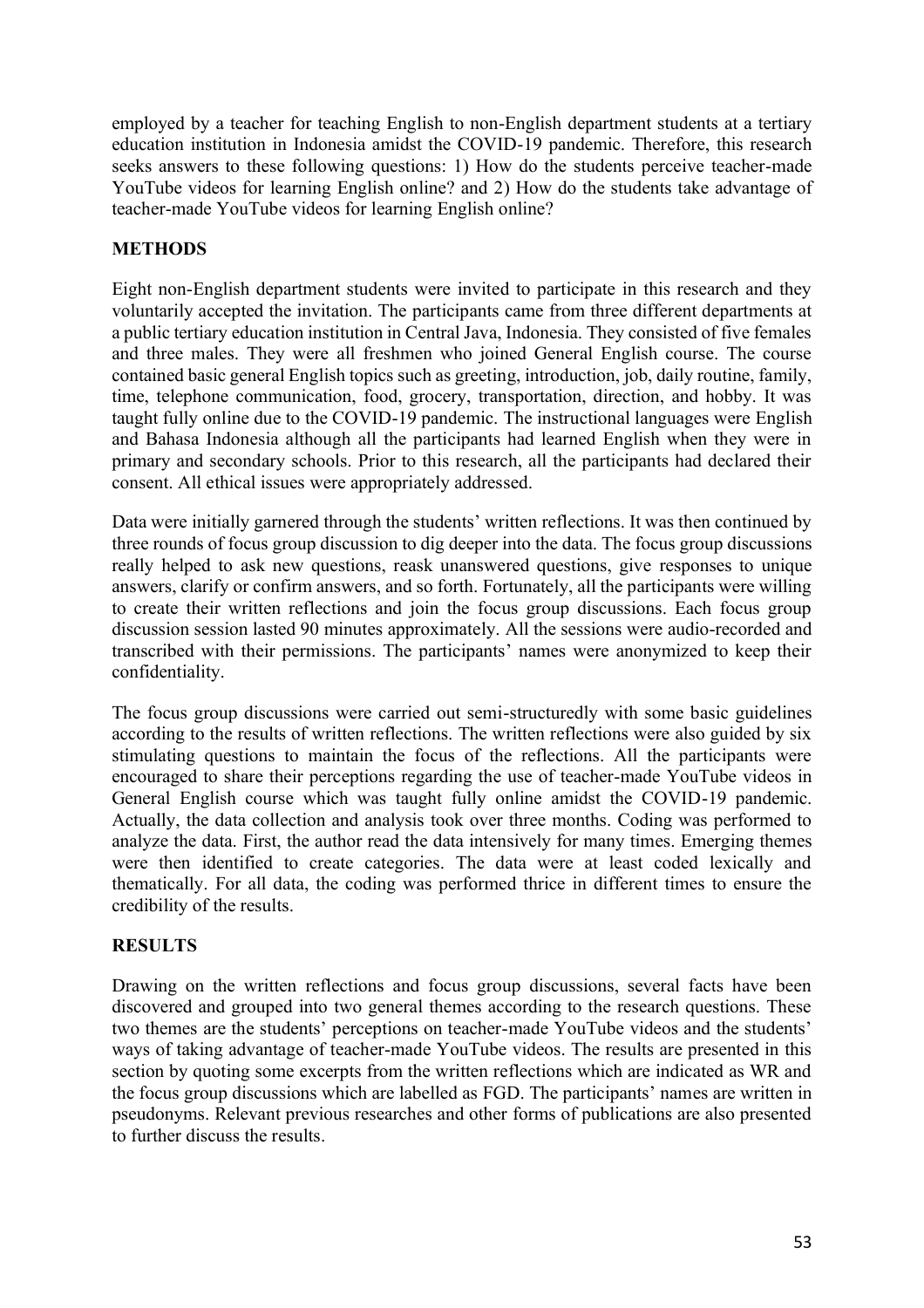#### **The Students' Perceptions on Teacher-Made YouTube Videos**

The students' general perceptions about teacher-made YouTube videos which can be drawn include helpful, ease learning, good, effective, simple, and less effective. Totally, there are six general perceptions they have which consist of five positive perceptions and only one negative perception. It can be unique and worthy to be investigated further about how and why this only one negative perception exists. Here are some excerpts indicating the students' general perceptions about teacher-made YouTube videos.

*In my concern, the use of YouTube videos as learning resources by showing presentation slides and providing the teacher's voice is quite effective to understand the materials. It makes online learning easier and I easily understand the materials.* (WR, Inez)

*I perceive that the YouTube videos are quite good since they are simple and helpful for learning English well. However, these videos still have weaknesses. I hope that these kinds of videos will be much better in the future.* (WR, Sony)

*According to me, the use of YouTube videos for online English learning is already good but it is still less effective since the duration is too long. It distracts the students' focus to watch the videos until the end. I reccomend to additionaly use Google Meet or Zoom in this online learning to make sure that the students really listen to the lecture attentively. This also allows the students to directly ask questions when they experience difficulties.* (WR, Linda)

Besides the general perceptions, the students may have several other perceptions in terms of problems faced while using teacher-made YouTube videos and the weaknesses of the videos. In fact, the students truly experience some problems when utilizing teacher-made YouTube videos for learning English. These problems which include the instability of internet network, limited internet quota, forgetting to watch the videos, lack of understanding, and low vocabulary mastery are depicted in the following excerpts.

*I experience difficulties when using the YouTube videos for learning English online. For instance, I have problem with unstable internet network. So, it is hard to play the YouTube videos with long duration. Sometimes, I also get trouble with limited internet quota.* (WR, Linda)

*I get trouble with unstable internet network and sometimes forget to watch the YouTube videos.* (WR, Inez)

*I get difficulty to ask questions directly to the teacher when I have problems in learning English through the YouTube videos.* (WR, John)

*I still lack of vocabulary mastery so that I get difficulties when dealing with new vocabulary on the YouTube videos which also affects my learning.* (WR, Anya)

Regarding some technological issues like unstable internet network, limited internet quota, and others, it is interesting to investigate why the students do not download teacher-made YouTube videos when they are in stable internet network areas which help them to deal with unstable internet network and limited internet quota. There must be valid reasons beyond this phenomenon. Moreover, the students admit that the memory of their smartphones is relatively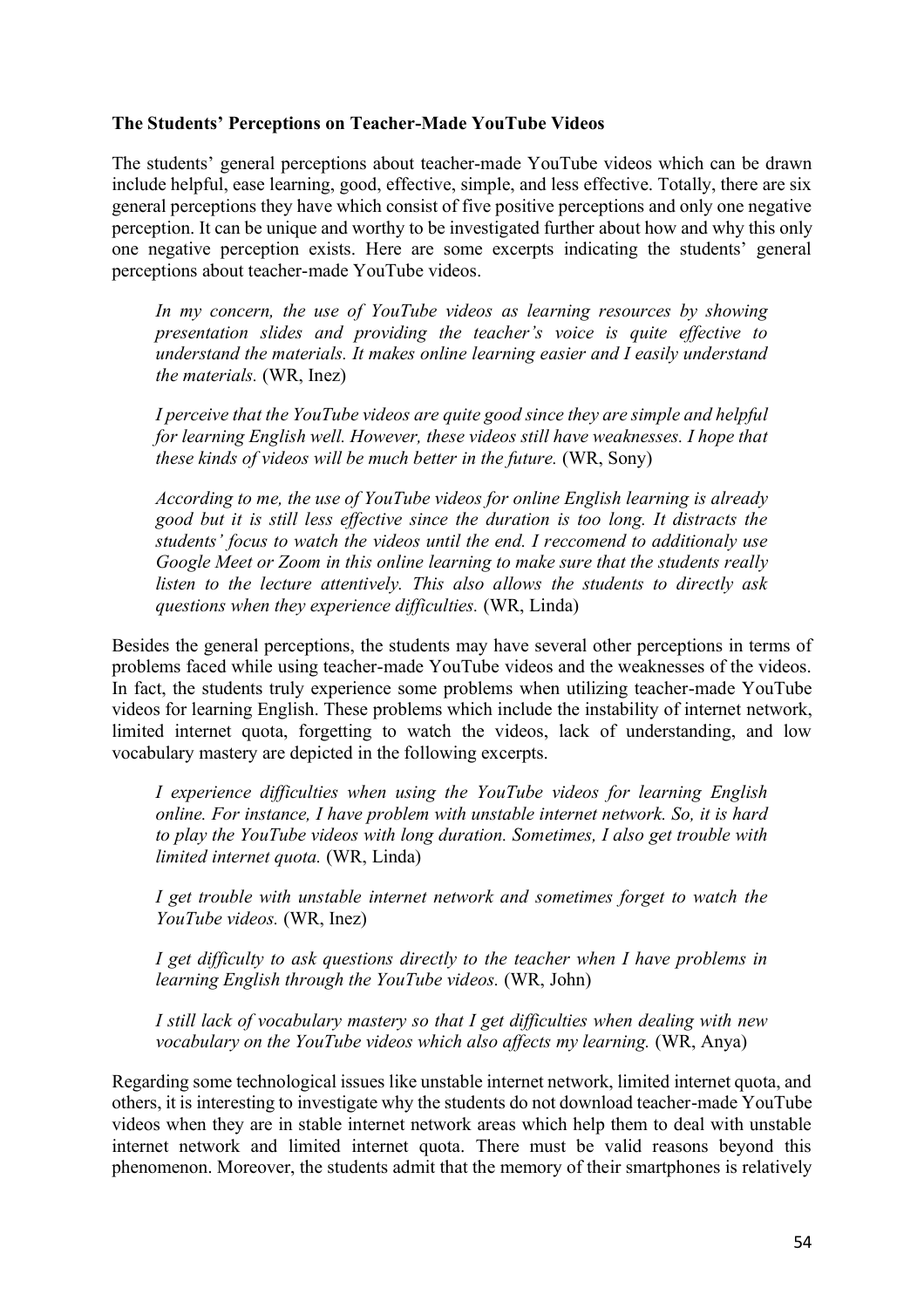small. However, several students acknowledge that they have stable internet network at home since some of them are facilitated with home Wi-Fi by their parents. The evidence is shown below.

*My mobile phone does not support that, Sir. The memory capacity is just small.* (FGD, Linda)

*The internet network in my house is excellent, Sir. I use Wi-Fi at home.* (FGD, Anne)

Despite its advantages for learning English, these teacher-made YouTube videos must still have several weaknesses which need to be improved for maximizing its impact and effectiveness for teaching English online. Drawing on the students' written reflections, several weaknesses of teacher-made YouTube videos are mentioned. The students point out some weaknesses such as long duration, the inability to facilitate synchronous meeting for Q & A, the absence of the lecturer's face, fast explanation, less practice, less detailed explanation, the inability to monitor the students directly, and the absence of animation.

*The weaknesses include the absence of direct Q & A and interaction among the teacher and students as well as less practice in the YouTube videos causing difficulties to understand the videos.* (WR, John)

*Some videos have duration about 25 minutes. I think it should be shortened since the students easily get bored when watching long duration videos.* (WR, Nadia)

*I think the explanation is less detailed. However, it may be because my poor knowledge in English subject. The duration of the videos is also too long.* (WR, Sony)

*I think the teacher is too fast when explaining the materials so I do not understand them.* (WR, Roy)

*The weakness is that the videos do not display the teacher's face. It is important to introduce himself to the students and make the students understand the materials better.* (WR, Inez)

*I think the weakness is the absence of animation which makes us bored and the YouTube videos seem monotonous.* (WR, Anya)

However, Roy's statement is refuted in the FGD since other participants are in agreement that the lecturer's do not explain too fast in the videos. His explanation is clear enough. It is only his accents which are still difficult for the students to discern some words or phrases. Still, the students are helped because the videos can be replayed. Here is the evidence.

*The explanation is not too fast, Sir. Besides, we can replay the videos when we find some faster parts on the videos.* (FGD, Inez)

*No, Sir. The explanation is not too fast. It is already clear.* (FGD, Nadia)

*I think the explanation is not too fast, Sir. However, the accent is a little bit unclear for me.* (FGD, Sony)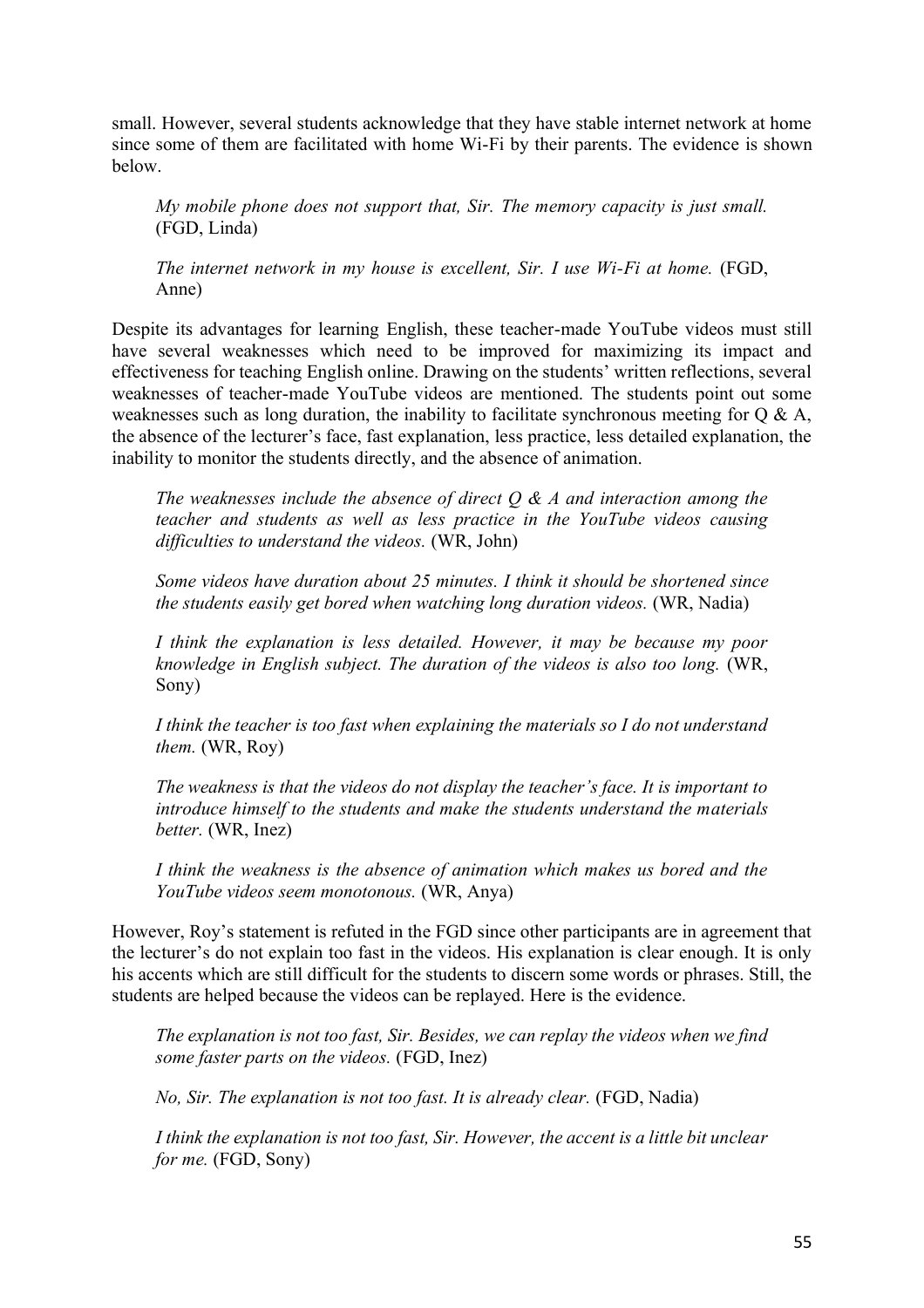Having known some initial perceptions, it is interesting to discover them further. Many followup questions are then addressed to the students through focus group discussions. Having teacher-made YouTube videos as the only medium to provide explanation on the materials, it is necessary to know whether the students perceive these videos as enough or not. Drawing on the students' responses in the FGD, three different kinds of answers are found. First, they choose streaming videos only such as YouTube. The second group only select conferencing videos like Google Meet or Zoom. Third, they want to use both streaming videos and conferencing videos. Several excerpts are presented to show the evidence.

*I personally choose conferencing videos since we can ask questions directly when we do not understand the materials.* (FGD, Anya)

*I think that it is better to use both streaming videos and conferencing videos since they both have their own advantages. We can watch videos freely through streaming videos and ask questions directly through conferencing videos. For example, we can have three or four times conferencing videos using Google Meet or Zoom. Alternatively, we can also have scheduled Google Meet or Zoom sessions after watching the YouTube videos.* (FGD, Nadia)

*In my view, it is better to just use streaming videos since they are easy to use and can be played anytime and anywhere. I think the explanation is also clearer and without sound pauses. The YouTube videos can also be replayed for taking notes.* (FGD, Inez)

Some students perceive that conferencing videos are still necessary. They also support their arguments of choosing both streaming videos and conferencing videos with logical reasons such as the use of conferencing videos can enable synchronous meeting for  $Q \& A$ , some students have stable internet network, the students can use Google Meet instead of Zoom due to its economical value, conferencing videos can be held occasionally and in short times only, conferencing videos can be scheduled after the students watch the YouTube videos since they aim at facilitating Q & A and enrichment. Here are some excerpts depicting these facts.

*That is the consequence, Sir. I personally understand the materials by watching YouTube videos. However, I can understand the materials better by utilizing conferencing videos because we can ask questions directly when we get difficulties in learning and I also have personal Wi-Fi facility at home.* (FGD, Anya)

*Yes, Sir. Conferencing videos are more expensive but we can use the cheapest one that is Google Meet.* (FGD, Nadia)

*In my view, we make schedules for watching the lecture through YouTube videos and direct Q & A through conferencing videos. So, the students can write down first their questions before the times of scheduled conferencing videos. It can decrease the duration of conferencing videos.* (FGD, Inez)

Reflectively, the students attempt to evaluate how communication can run in teacher-made YouTube videos for learning English online. There are two responses regarding this issue. The first response means already good meanwhile the second one is less effective. They are also asked to reflect on the difficulties of materials which are explained in the videos. There are two answers, too, related to this question. The first answer is that the students never experience difficulties. The second answer means that the students, sometimes, ever experience difficulties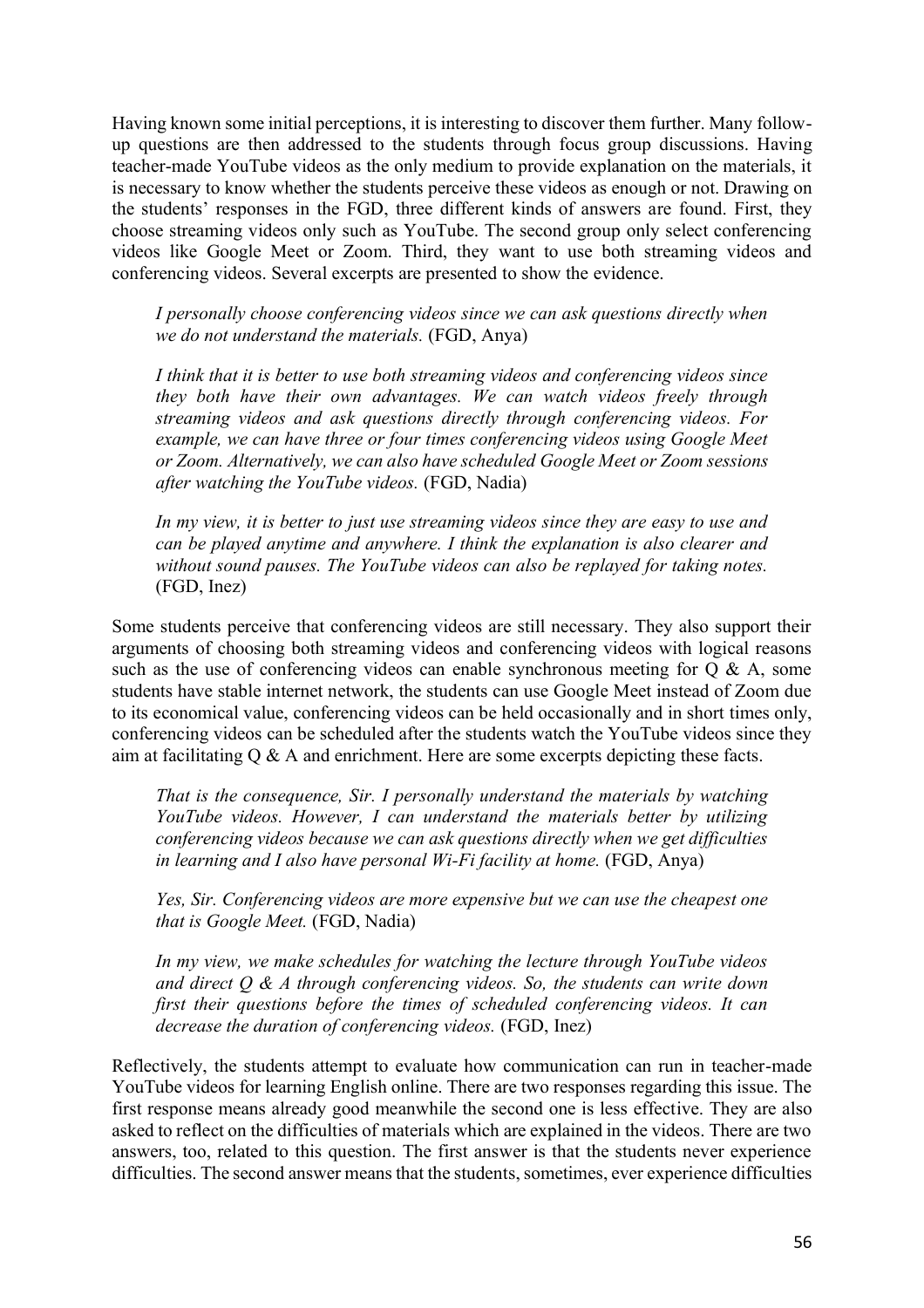such as having difficulties at the beginning of the course. The evidence of these two issues is then presented below.

*It is less effective, Sir. We almost never ask questions about the materials. The summary of each video is also written by not really watching the whole video. We only pay attention to the important points and skip unimportant parts.* (FGD, Nadia)

*In my opinion, the interaction and communication of the YouTube videos are already good and responsive. However, we still do not understand new vocabulary on the videos.* (FGD, Linda)

*No, Sir. The videos are clear enough and easy to understand.* (FGD, Nadia)

*Sometimes, I experience difficulties since I must attempt to understand the vocabulary on each video. However, it can be handled since I can ask questions to my friends and share our understanding together.* (FGD, Linda)

After learning English online through teacher-made YouTube videos in one semester, the students perceive some improvement on their vocabulary. However, the students perceieve differently when they are asked whether their grammar has developed or not. Several students perceive that their grammar has really improved. Instead, some of the students feel that their grammar has only increased a little accompanied with what lies beyond. Here are some excerpts which indicate their perceptions.

*Yes, Sir. It is because I attempt to search the meaning of the words from Google Translate when I find difficult words. So, my vocabulary increases.* (FGD, Nadia)

*Yes, Sir. I feel that my grammar increases after watching the YouTube videos. It is because I have learned some materials in my secondary school such as positive and negative sentences, modal verbs, and imperative sentences. So, it enhances my grammar.* (FGD, Inez)

*I feel that my grammar only improves a little bit. It is because I do not get any feedback from the teacher when I already submit the summary of each video.* (FGD, Sony)

### **The Students' Ways of Taking Advantage of Teacher-Made YouTube Videos**

There are lots of advantages which can be taken from teacher-made YouTube videos for learning English online. These videos have potentials to improve students' vocabulary, enhance their knowledge and skills related to English language, and provide clear and detailed explanation on the materials. These teacher-made YouTube videos are also beneficial because they are easy to use, publicly accessible, accessible anywhere and anytime, downloadable, rewatchable, and available for screenshots. Moreover, these videos can remind English lesson which has been learned by the students at their secondary schools and generally make the students understand how to utilize teacher-made YouTube videos for online language learning, especially English.

*The advantage of studying the YouTube videos is increasing my knowledge on English subject. Moreover, the videos also improve a little bit the way I use English correctly.* (WR, Sony)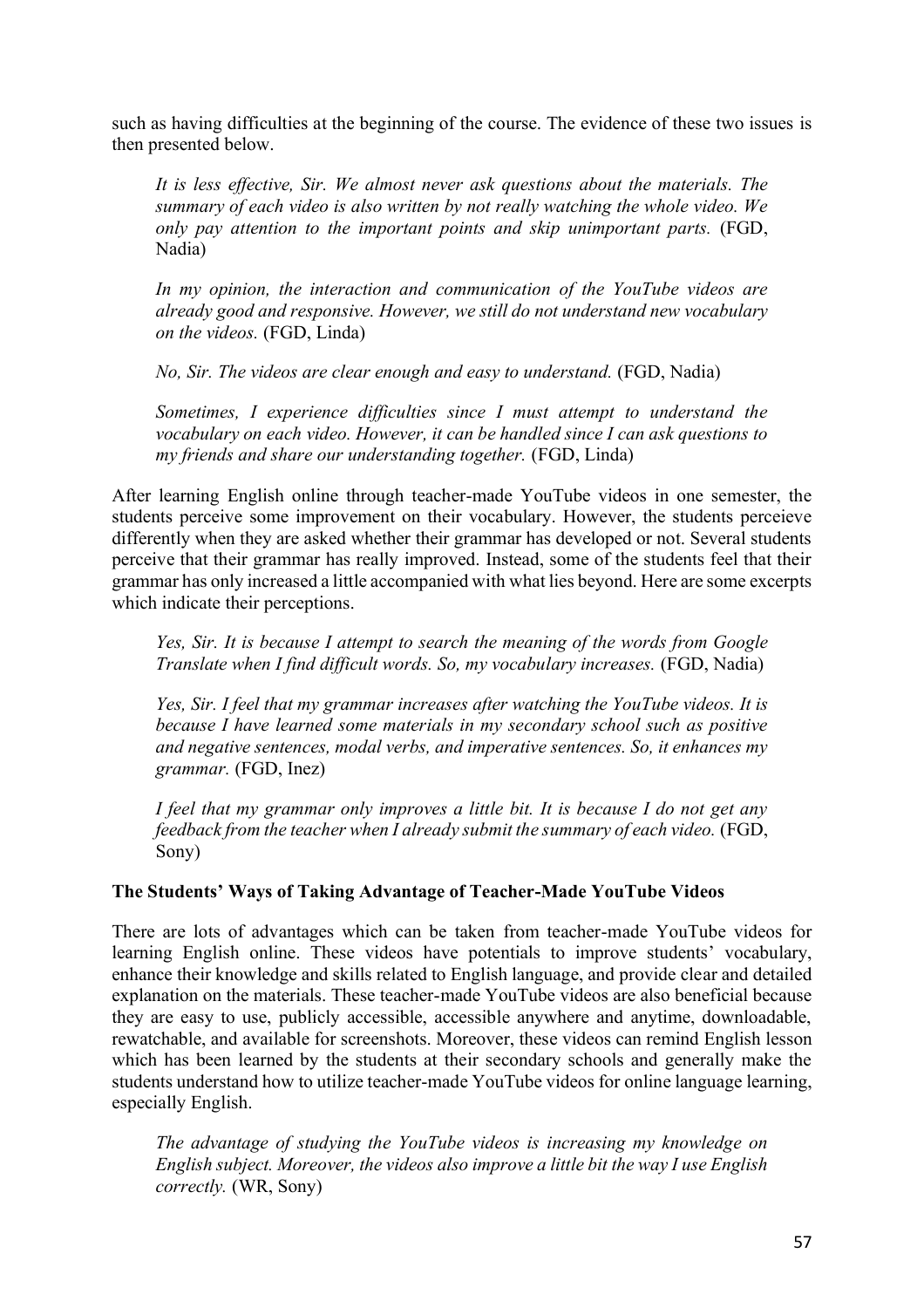*My vocabulary improves since I listen, read, and study new vocabulary on the YouTube videos. The videos also remind me about English lesson in my secondary school since some materials are similar.* (WR, Nadia)

*The advantages are that the videos are very easy to use, publicly accessible, and accessible anytime and anywhere. We can learn by watching the YouTube videos although we are away from home.* (WR, Inez)

*The advantages are that I can get new experience in this online learning and study English language through the YouTube videos. It impresses me since I previously never use YouTube videos for learning purposes.* (WR, John)

There are several steps which are carried out by the students to utilize teacher-made YouTube videos for learning English online. To sum up, there are ten steps which are then organized and chronologically arranged. They include watching videos, pausing at unclear parts, rewatching videos, taking notes, writing summary, translating summary, studying summary, screen shooting slides, studying slides, and having practices. The evidence is indicated from the following excerpts.

*The way I use and take advantage of the YouTube videos are by watching the videos, pausing the videos when I find unclear parts, and rewatching the videos again. I also screen shoot the presentation slides for minimizing internet quota usage and studying in different times.* (WR, Sony)

*For me, it is not enough to understand the materials by only watching the videos one time. So, I rewatch the videos many times until I understand the materials. I also take notes and make summary to be studied before examinations.* (WR, Anya)

*In using and taking advantage of the YouTube videos for learning English, I watch the videos first. Then, I rewatch the videos for taking notes from the presentation slides on the videos. I usually take notes on my note book. I learn in this way since I easily forget what I have learned.* (WR, Inez)

*I take advantage of the YouTube videos by watching the videos, taking notes from the important points of the materials, and translating the notes into Bahasa Indonesia to make them easier to understand.* (WR, Roy)

*I take advantage of the YouTube videos by practicing the materials in online trading through global online market. I can practice to communicate with foreigners using English.* (WR, John)

In fact, a few students do not take notes and make summary. They prefer rewatch the videos to take notes or make summary. However, they have exactly the same answers when they are asked about rewatching the videos or not. These are the evidence.

*I take notes to make the materials easier to study, particularly when my mobile phone is off or other conditions which hinder technology so that I can not watch the YouTube videos. Still, I can learn from my notes.* (FGD, Inez)

*I usually do not take notes. I prefer to rewatch the YouTube videos.* (FGD, Anne)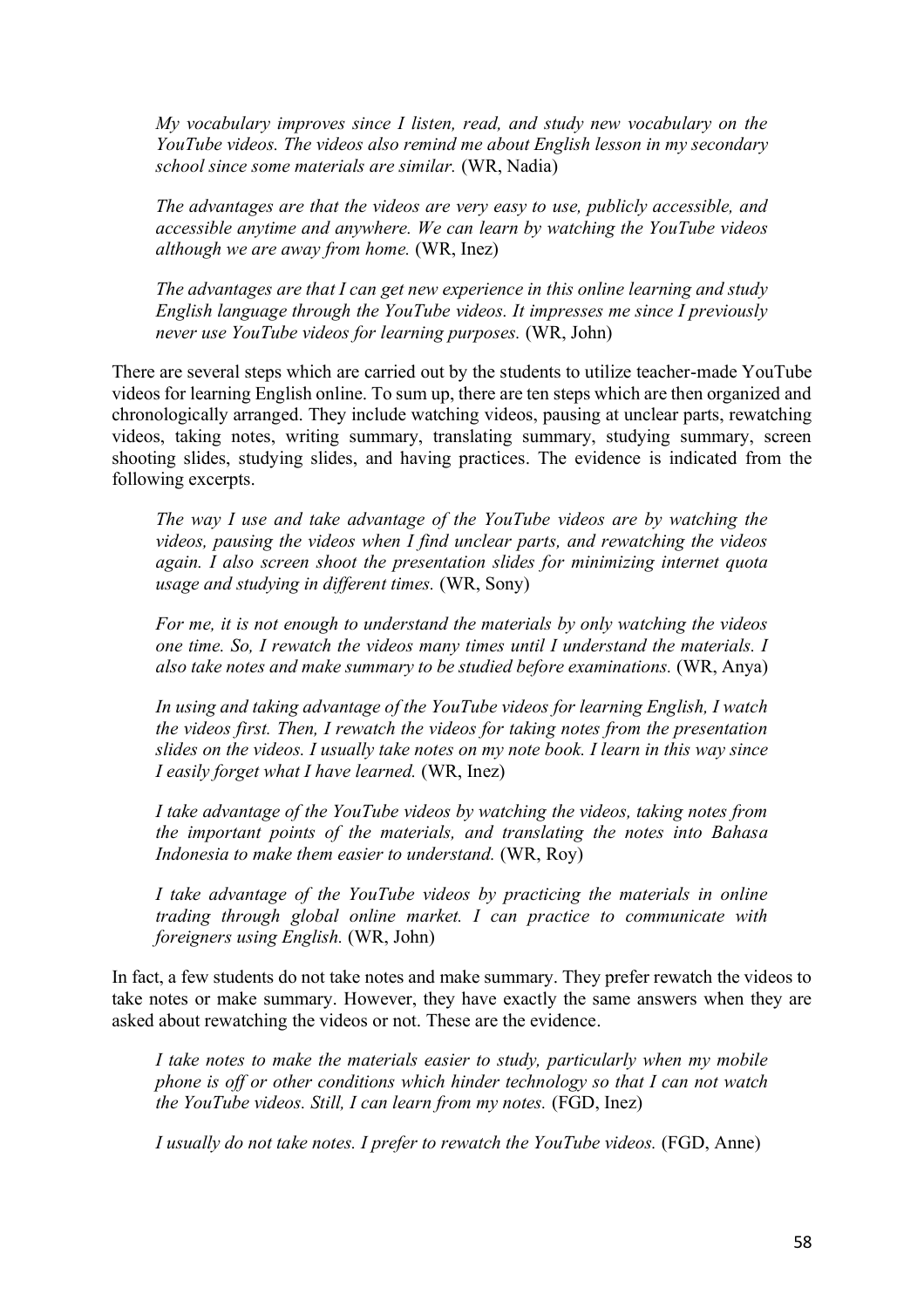*I often rewatch the YouTube videos when I will deal with the examinations.* (FGD, John)

*Yes, Sir. I often rewatch the YouTube videos since it sometimes makes my memorization of the materials get improved.* (FGD, Linda)

For facilitating synchronous meeting, conferencing videos can be employed. Several questions which appear in mind are, for example, 'must the Q & A session be held synchronously based on course schedules exactly?' and 'how do the students want to communicate with their lecturer if they have questions on teacher-made YouTube videos?' To answer these questions, the students are asked to express their ideas related to these crucial issues. Actually, there are two key answers which are basically synchronous and asynchronous along with each valid reason. Communication through WhatsApp and conferencing videos are still favorite among the students. The excerpts related to these two issues are provided below.

*It must not be directly asked, Sir. We can collect our questions first and ask the questions on the scheduled times.* (FGD, Anya)

*No, Sir. We must ask our questions directly when we get difficulties in learning.* (FGD, Linda)

*There are two alternatives based on my concern. The first is by conferencing videos and the second is by WhatsApp group.* (FGD, Anya)

*Maybe, it can be through WhatsApp personal chat to get more satisfying answers.* (FGD, Anne)

In spite of its advantages, these teacher-made YouTube videos still need some improvement to make them better in the future. To garner accurate suggestions, the students' suggestions are very important to be listened since it is the students who completely know the utilization of these videos for the benefits of online English learning. Their suggestions include continuing to use it in the future, shortening duration, additionaly using Google Meet or Zoom, showing the lecturer's face, and adding something interesting like animation. By listening to the students' suggestions, it is hoped that these videos will be more effective. Here are some excerpts which denote the students' suggestions on teacher-made YouTube videos.

*I hope that the YouTube videos can continously be used and beneficial for learning English.* (WR, Inez)

*I think the YouTube videos can be used again in the future. Additionaly, the lecture must also be delivered by using Google Meet or Zoom to facilitate direct Q & A.* (WR, Nadia)

*I hope that the duration of the videos will not be too long anymore.* (WR, Anne)

*I think the videos should display the lecturer's face, not only his voice.* (WR, Sony)

*I hope the YouTube videos are added by interesting ideas to make the students better in understading the materials by watching the videos.* (WR, John)

*In my opinion, the YouTube videos should be added with animation to make them more interesting.* (WR, Anya)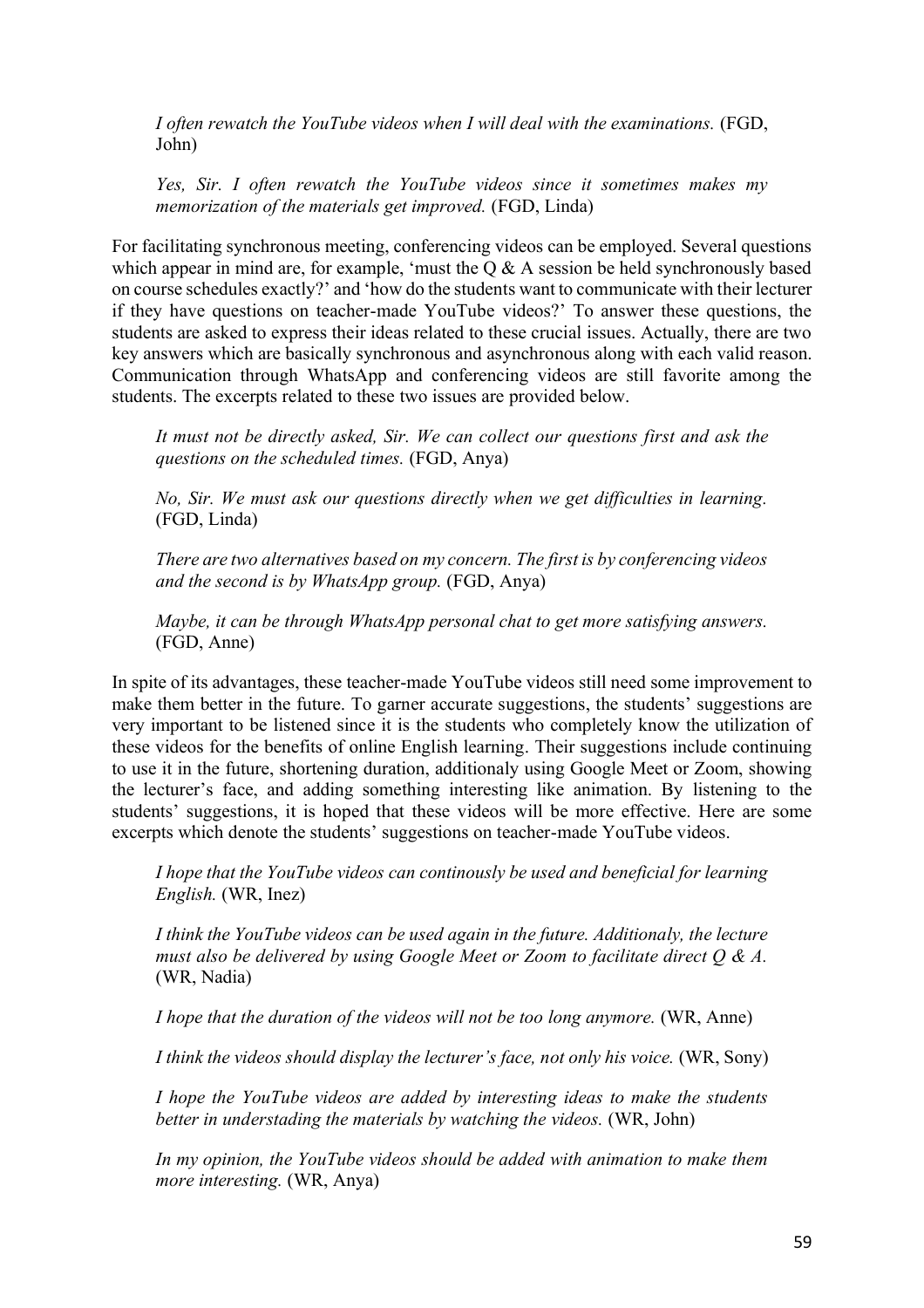In the light of FGD, further evidence is discovered. It includes how long the YouTube videos should be, whether the lecturer's explanation is too fast or not, why the lecturer's face should be displayed, what should be added anymore, and why animation should be added. This evidence begins with how long the YouTube videos should be.

*7 until 10 minutes, Sir. It is because long videos make us sleepy and distract our focus on the videos which also disturb our learning towards the materials.* (FGD, Anne)

*Around 20 minutes, Sir. When the videos are too long, it decreases our focus.* (FGD, Inez)

*Around 10 minutes, Sir. It is since long videos make us bored causing many skips on the videos. The students only watch the important points for summary.* (FGD, Nadia)

*Around 10-15 minutes, Sir. The videos should focus on the core of the materials instead of unecessary explanation.* (FGD, Roy)

It is then continued by some insights of why the lecturer's face should be necessarily displayed. However, the students are not in agreement about this contention. There are two opinions among them. The first opinion is that it is necessary meanwhile the second one is unnecessary. The following excerpts evince the prior conceptions.

*No, Sir. It is better by displaying presentation slides since the materials can be screen shot. The appearance of the teacher's face is important but the videos are better using presentation slides. The lecturer's face can be displayed through Zoom or Google Meet if there is any session.* (FGD, Nadia)

*In my opinion, it is important since we can see how the teacher pronounces English words and how to communicate in English. We can get inspired and imitate the teacher.* (FGD, John)

In addition, several students perceive that these teacher-made YouTube videos need some additional elements such as animation and subtitle. The followings are the evidence.

*Animation which suits the topics, Sir. For example, there is an animation for depicting a dialogue or conversation. So, the dialogue or conversation is not read by the teacher himself.* (FGD, Anya)

*I have an idea to add English subtitle, Sir. It functions for supporting the unclear accent and making summarizing easier.* (FGD, Sony)

However, the students are not in agreement about the addition of animation in the videos. Some of them perceive it as necessary and the rests view it as unimportant. Let's see these excerpts.

*I think it is not necessary, Sir. Presentation slides are enough.* (FGD, Sony)

*I think animation is necessary to make the videos more interesting since they seem monotonous. Animation must be based on the topics. For instance, there is an animation for a dialogue or conversation.* (FGD, Anya)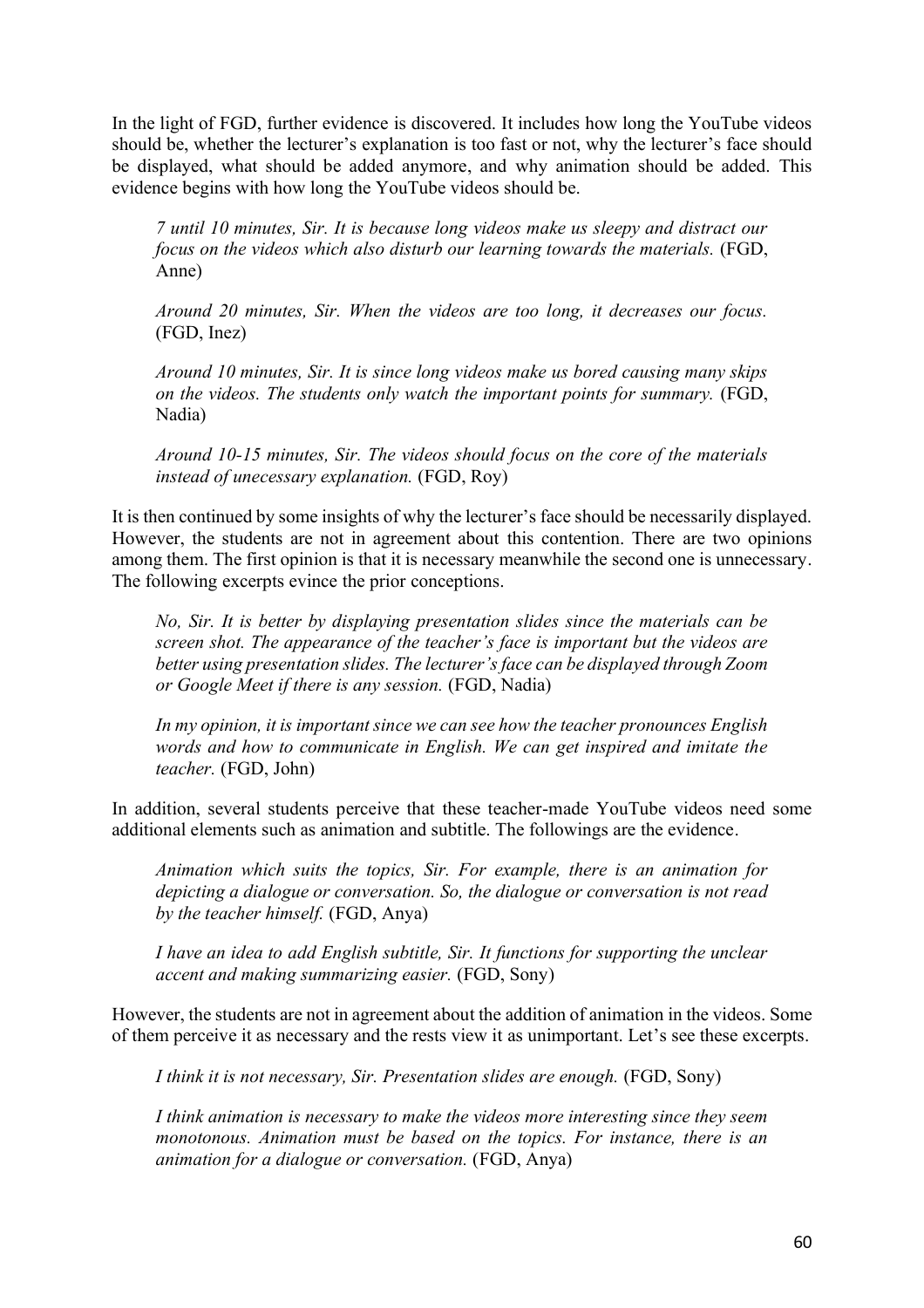In studying teacher-made YouTube videos, several students have their own way. A group of students sometimes skip some parts of the videos and only watch the most important content. This happens due to the students' mood, video duration, and internet network connection. Another group of students often skip the videos and only pay attention on the most essential content they need without any valid reason of skipping. Here is the evidence.

*It depends on my mood and the duration of the videos. However, I usually rewatch the videos in the following days.* (FGD, Anya)

*Yes, sometimes. It depends on internet network connection. If the connection is fast, I watch the videos without skip. If the connection is slow, I choose to skip the videos for searching important parts only.* (FGD, John)

*I often skip the videos and only take the important points. I do not understand the materials if watching the full videos since the duration is too long.* (FGD, Anne)

The students also have some fruitful suggestions for the better use of teacher-made YouTube videos in online English learning. They can contribute several suggestions since they have experienced using teacher-made YouTube videos for learning English in one semester. For instance, it is suggested to include real-life example of language use such as conversation or speech based on the topic discussed. It is also good to assign the students to create some videos related to the available topics to facilitate them for using English in real-life context which can be uploaded on YouTube too. To be highlighted, examples and practices of real-life language use are very beneficial for the students. Some excerpts depicting their suggestions are shown below.

*Providing real examples of practices in the videos is very reccomended. For example, the YouTube videos can include the dialogues or conversations which based on the topics of the videos. The video about Shopping may include some real dialogues or conversations of people who buy and sell things in shops, markets, or supermarkets.* (FGD, John)

*I love the assignment, Sir. By giving us assignment to practice the materials on the videos in form of videos to be uploaded onto YouTube too, I think it is the most effective practice for online learning like this. For example, the assignment is to create videos containing dialogues or conversations based on certain topics and others.* (FGD, Inez)

### **DISCUSSION**

ELT scholars have paid much attention to foreign language movies and online media since few decades ago. Past researches discover that exposure to various media brings a positive correlation with foreign language acquisition for both children and adults. It is also evident that secondary school students' foreign language proficiency is developed through watching the target language videos (Baranowska, 2020).

YouTube plays role as a video-sharing website which enables us for uploading, browsing, viewing, and sharing videos as well as providing oportunities for innovative and dynamic ways of teaching and learning to promote efficacy. However, it has not been much explored in educational contexts (Alwehaibi, 2015). Having role as a video-sharing website, a wide range of authentic language environment is open through YouTube which has many advantages to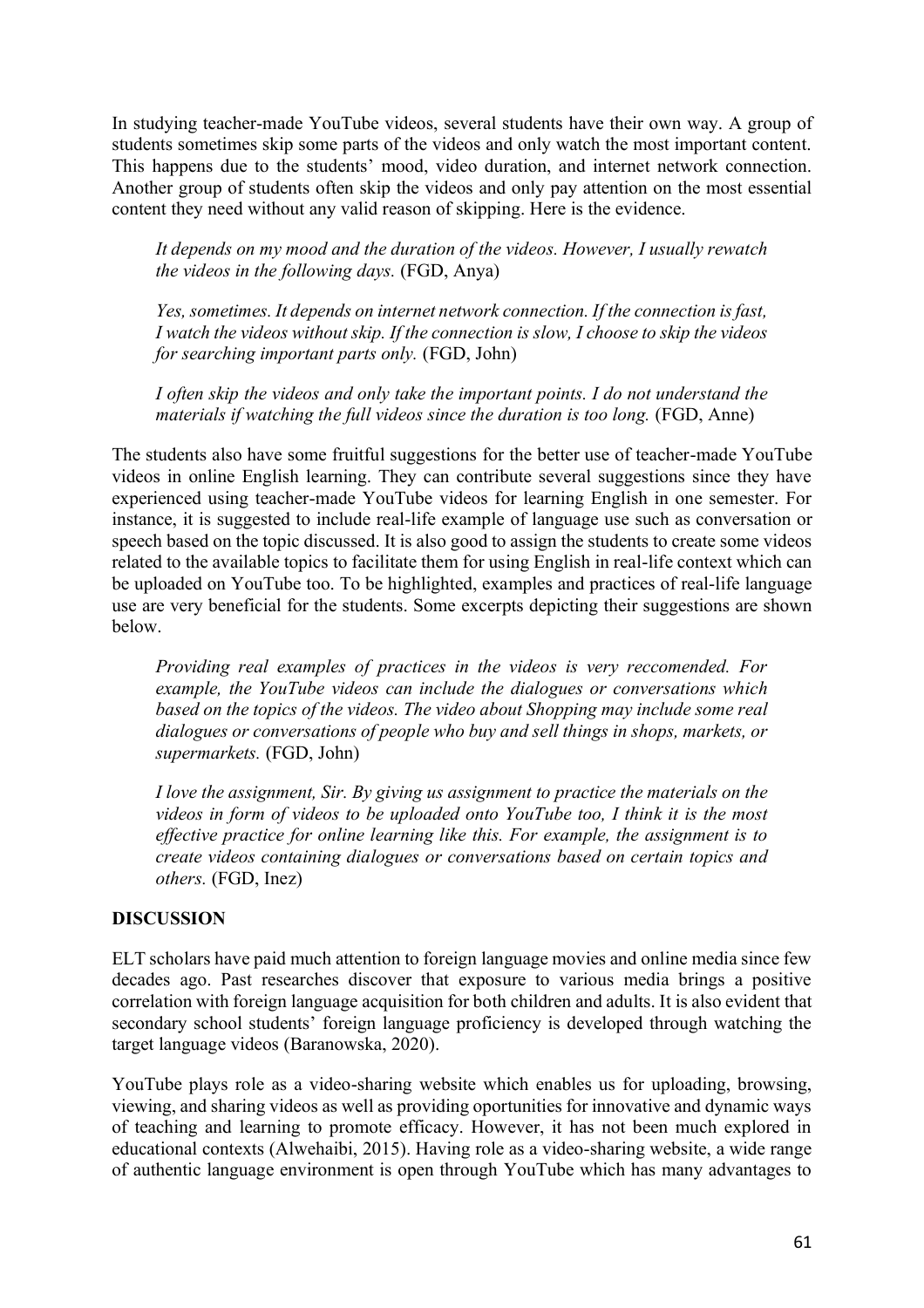learn foreign languages (Eisenlauer, 2020). It makes teachers over the world to utilize YouTube videos for many purposes (Tamim, 2013).

Mainly functioning as a video-sharing website, YouTube does not provide features for language learning such as highlighting, memorizing, and practising language forms and meanings. The majority of YouTube videos are also not specified for language learners. YouTube still lacks of well-arranged topics based on learning objectives causing students freely jump from one video to other videos and watch various unnecessary contents (Eisenlauer, 2020). Moreover, teachers are reccomended to become video creators with their expertises. However, this role remains unexplored. We still lack of researches on teachers' expertises on YouTube videos (Ho & Tai, 2020).

Watching subtitled videos is accessible and beneficial for language improvement including incidental and intentional vocabulary learning. It is now how videos should be presented to students which still becomes the debate. In the light of these research results, it is revealed that watching foreign language movies particularly with subtitles can enhance vocabulary effectively. Subtitling best suits with intermediate learners to study new vocabulary or promote listening comprehension skill. Moreover, YouTube comes up with relatively short and often available with subtitles or automated captions videos which facilitate students to have practices of the target language both inside and outside classrooms (Baranowska, 2020). Nevertheless, automated captions feature is not appropriate for learning languages since the automated captions results are often inaccurate. Therefore, it is suggested to use subtitles which are made by individuals for language learning purposes (Eisenlauer, 2020).

Teachers' perceptions on the advantages of YouTube for teaching purposes, its recent practices, and main obstacles are reported in a mixed-methods research carried out in United Arab Emirates. An open-ended questionnaire was filled by forty five teachers. The results of this research suggest that YouTube is beneficial to support learning process, promote interest and efficiency, and provide enriched content. However, the results indicate that most participants only employ YouTube videos for presentation in teacher-led classrooms. Connectivity, technical issues, appropriateness of content, and administrative support also become main problems (Tamim, 2013).

Szeto & Cheng (2014) publishes their research carried out in a teacher education institution in Hong Kong. Drawing on multiple data sources such as interviews, in-class observations, a questionnaire, and related materials, the results indicate that the level of ICT usage is high and YouTube is beneficial for educational purposes at all school levels namely kindergarten, primary, and secondary. The key advantages of YouTube for teaching include 'information', 'demonstration', and 'open-ended constructivist'. Nevertheless, the participants have not fully employed YouTube as part of the constructivist approach.

The next relevant research is carried out by Almobarraz (2018) involving Saudi university students as the participants. His research reports perceptions and attitudes towards the use of YouTube as an information resource for facilitating learning. The findings show that the use of YouTube has impacts on student engagement. The findings also suggest that the participants understand well the importance of YouTube and encourage teachers along with their students to create YouTube videos together. It additionaly implies that universities should provide videos which are relevant to their courses. Maziriri et al. (2020) also report that YouTube is positively perceived in a formal education institution. It is revealed that the correlation between the student attitudes towards YouTube and behavioral intentions is significantly strong. It indicates that YouTube is well received at tertiary education.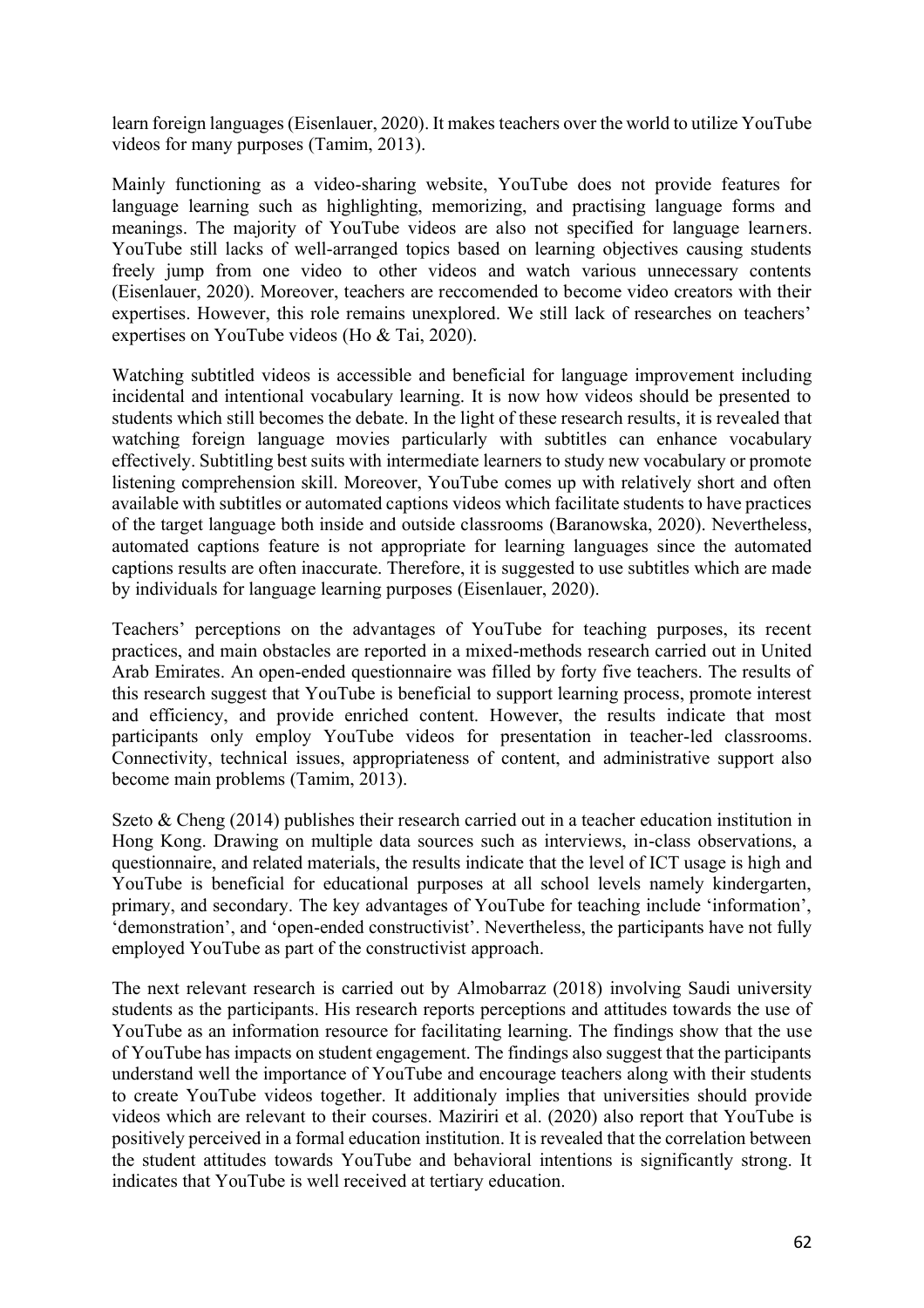Drawing on t-test analysis, the results suggest that YouTube brings positive impacts on EFL students' learning significantly as previously reported in other relevant researches. YouTube can promote learning in various ways since it fosters students' enjoyament and interest, encourages them to learn, and motivates them to get involved in class activities. Therefore, YouTube is reccomended for enhancing content learning of EFL students. It is truly a valuable resource for teaching (Alwehaibi, 2015). In addition, Alobaid (2020) reports that writing fluency, particularly accuracy and organization, can be developed by exposing students to YouTube videos. Compared to other platforms, YouTube is determined as more effective.

Ultimately, it is known that watching online videos becomes one of the most favorite online activities. YouTube is determined as a valuable resource for learning foreign languages. It provides an ample of user-generated videos and broadcasts related to daily English language use through vlogs, product reviews, travel diaries, tutorials, soap operas, comedies, and movies which usually include the intercultural and pragmatic aspects and offer authentic input to acquire new phrases, idioms, and formulas (Eisenlauer, 2020).

#### **CONCLUSION**

This research expands on the positive values having been known by previous researchers in relation with students' perceptions on YouTube videos. It presents more detailed and fruitful perceptions of the students towards the use of teacher-made YouTube videos for online EFL learning amidst the COVID-19 pandemic. The results also show how the students use and take advantage of the teacher-made YouTube videos and some problems they encounter. It is reccomended that EFL teachers are quite competent to create YouTube videos for their own teaching purposes. It also implies that the students' perceptions and how they use and take advantage of the videos should be considered by EFL video creators in the future. Future researches are encouraged to utilize a wider range of methods and contexts and involve a considerable number of research participants to generate more generalizable data.

#### **REFERENCES**

- Albahiri, M. H., & Alhaj, A. A. M. (2020). Role of visual element in spoken English discourse: Implications for YouTube technology in EFL classrooms. *The Electronic Library*, *38*(3), 531–544. https://doi.org/10.1108/EL-07-2019-0172
- Almobarraz, A. (2018). Utilization of YouTube as an information resource to support university courses. *The Electronic Library*, *36*(1), 71–81. https://doi.org/10.1108/EL-04- 2016-0087
- Alobaid, A. (2020). Smart multimedia learning of ICT: role and impact on language learners' writing fluency— YouTube online English learning resources as an example. *Smart Learning Environments*, *7*(24). https://doi.org/10.1186/s40561-020-00134-7
- Alwehaibi, H. O. (2015). The impact of using YouTube in EFL classroom on enhancing EFL students' content learning. *The Journal of College Teaching & Learning*, *12*(2), 121–126. https://doi.org/10.19030/tlc.v12i2.9182
- Atmojo, A. E. P., & Nugroho, A. (2020). EFL classes must go online! Teaching activities and challenges during COVID-19 pandemic in Indonesia. *Register Journal*, *13*(1), 49–76. https://doi.org/10.18326/rgt.v13i1.49-76
- Baranowska, K. (2020). Learning most with least effort: subtitles and cognitive load. *ELT Journal*, *74*(2), 105–115. https://doi.org/10.1093/elt/ccz060
- Cowie, N., & Sakui, K. (2021). Teacher and student-created videos in English language teaching. *ELT Journal*, *75*(1), 97–102. https://doi.org/10.1093/elt/ccaa054
- de Azevedo, A. F., & Matias, J. (2019). Teaching English through YouTube: Grammar video